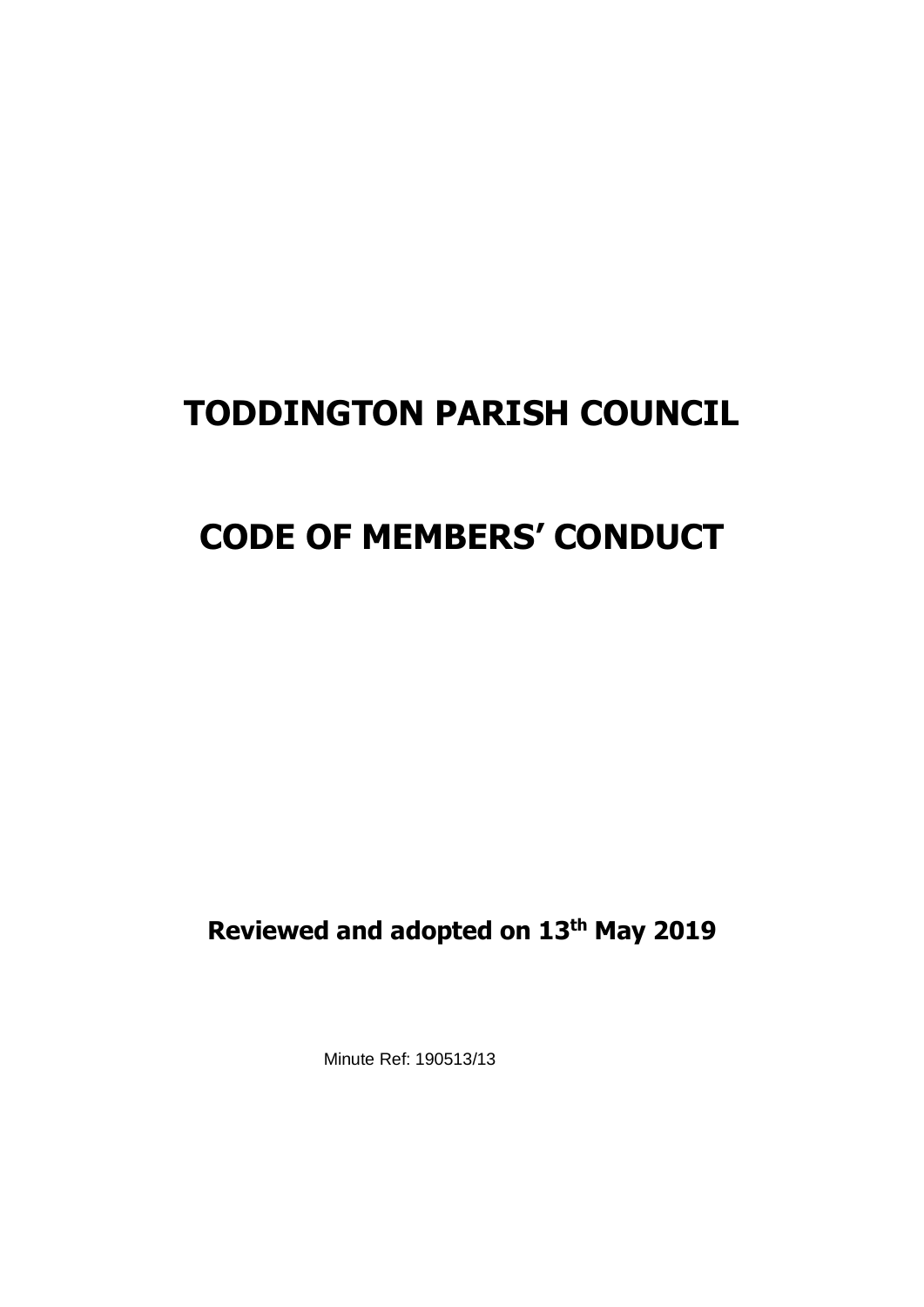## **Contents**

- I Introduction
- II Scope of the Code of Conduct
- III General Principles of Members' Conduct
- IV Rules of Conduct
- V Registration of Interests
- VI Declaration of Interests and Restrictions on Participation
- VII Duties in respect of the Standards Committee
- VIII Dispensations
- IX Definitions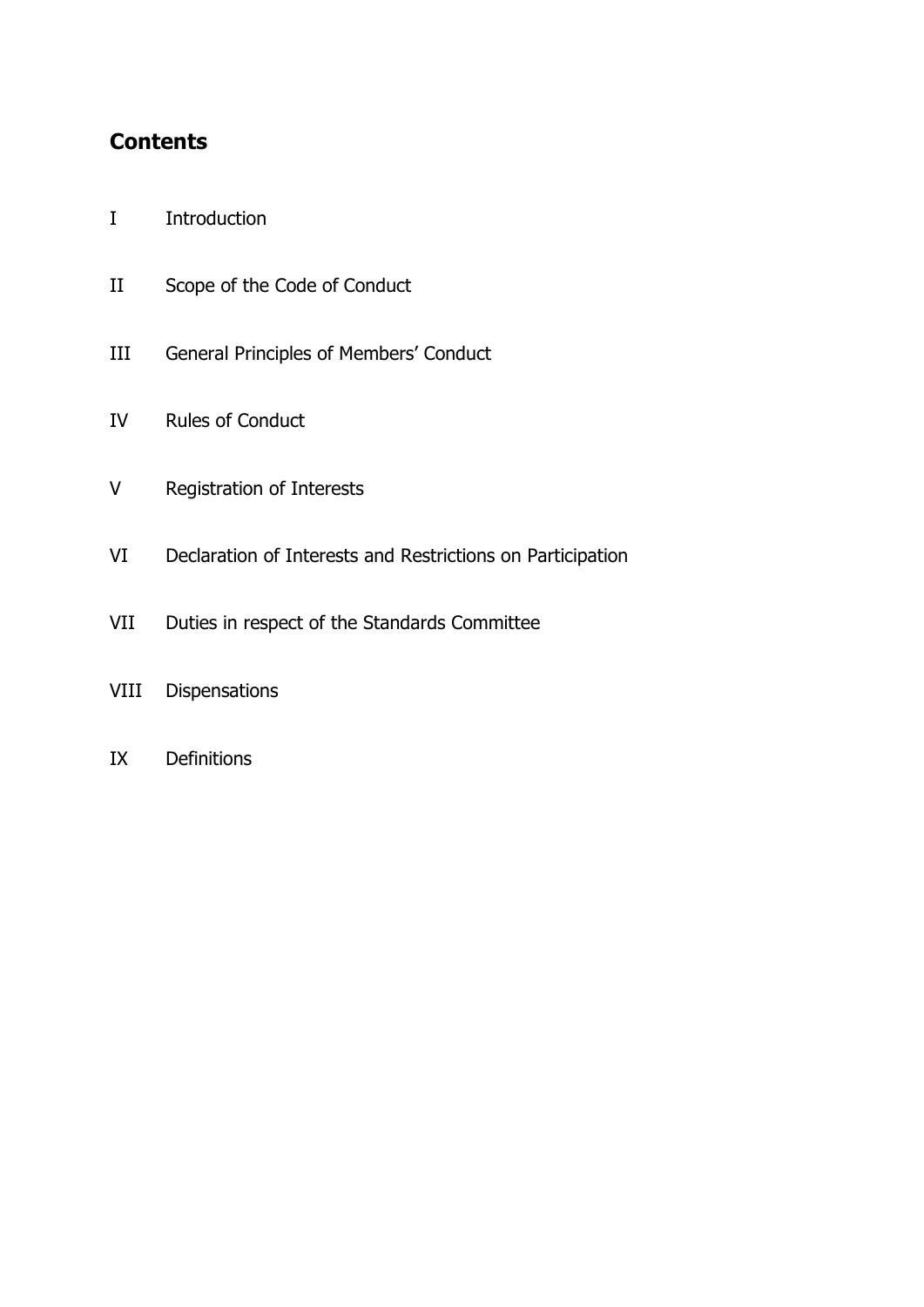## **I. Introduction**

1. This Code of Conduct (Code) is adopted pursuant to the Authority's duty to promote and maintain high standards of conduct by Members of the Council.

Members have a duty to uphold the law and to act on all occasions in accordance with the public trust placed in them.

## **II. Scope of the Code of Conduct**

- 2. The Code applies to Members whenever acting in their official capacity as a Member of Toddington Parish Council, including
	- (a) when engaged in the business of Toddington Parish Council including Ward business or representing the Council externally;
	- (b) when behaving so as to give a reasonable person the impression of acting as a representative of Toddington Parish Council.

This Code of Conduct does not seek to regulate what Members do in their purely private and personal lives.

- 3. The obligations set out in this Code are in addition to those which apply to all Members by virtue of the procedural and other rules of the Authority and any Protocols and Policies which may be adopted from time to time by the Authority.
- 4. Failure to comply with the requirements within this Code of Conduct which relate to disclosable pecuniary interests and which are set out in sections V and VI and Appendix A is a criminal offence. $1$

<sup>1</sup> Section 34 Localism Act 2011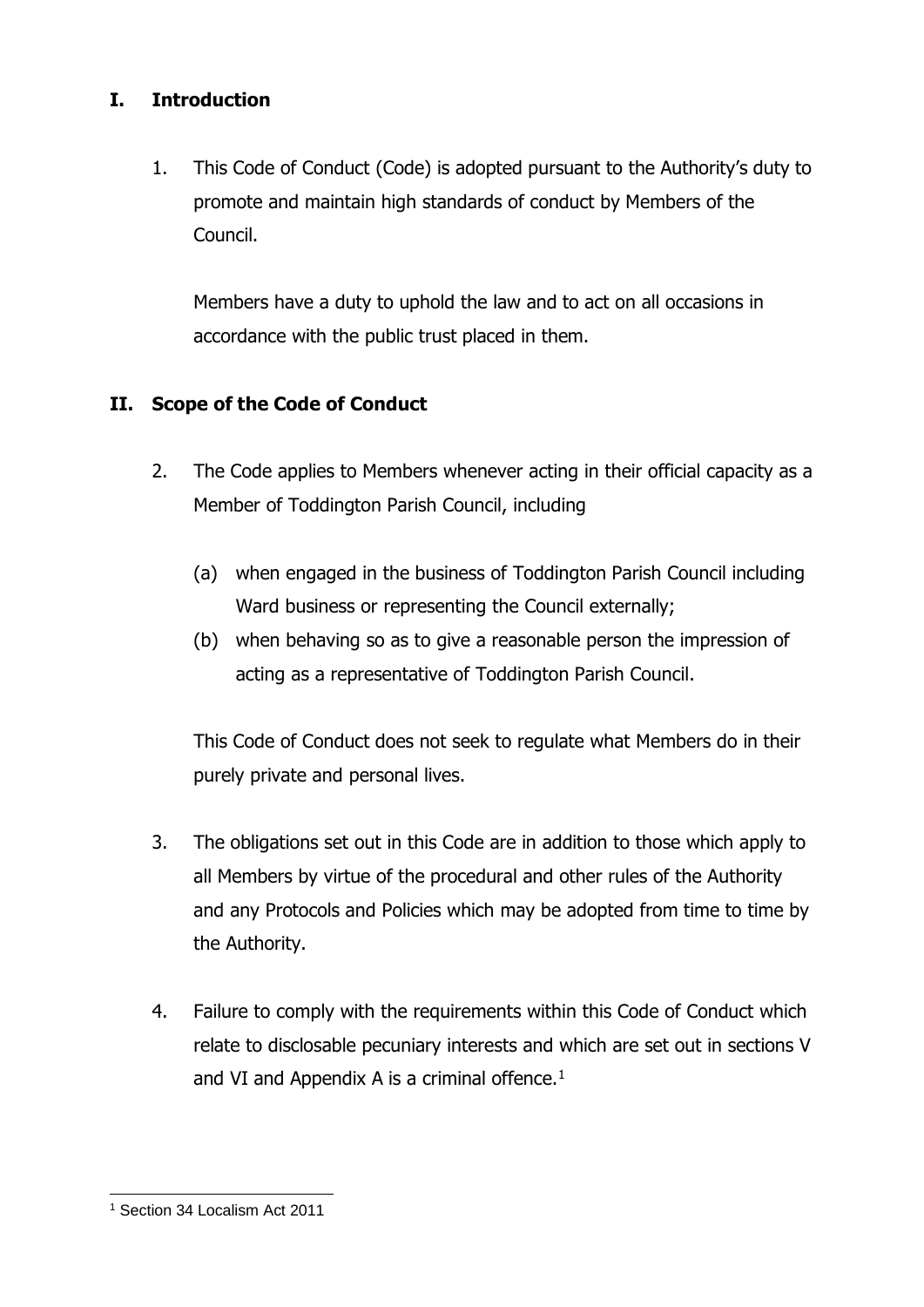#### **III. General Principles of Members' Conduct**

- 5. In carrying out their duties in exercising the functions of their Authority or otherwise acting as a Councillor, Members will be expected to observe the general principles of conduct set out below. These principles will be taken into consideration when any allegation is received of breaches of the provisions of the Code.
	- Selflessness
	- Integrity
	- Objectivity
	- Accountability
	- Openness
	- Honesty
	- Leadership

#### **IV. Rules of Conduct**

- 6. Members shall base their conduct on a consideration of the public interest, avoid conflict between personal interest and the public interest and resolve any conflict between the two, at once, and in favour of the public interest.
- 7. Members shall observe the following rules:-

#### General Requirements

- (1) **Do** treat others with respect.
- (2) **Do not** bully any person.
- (3) **Do not** do anything which may cause your Authority to breach any of the equality enactments.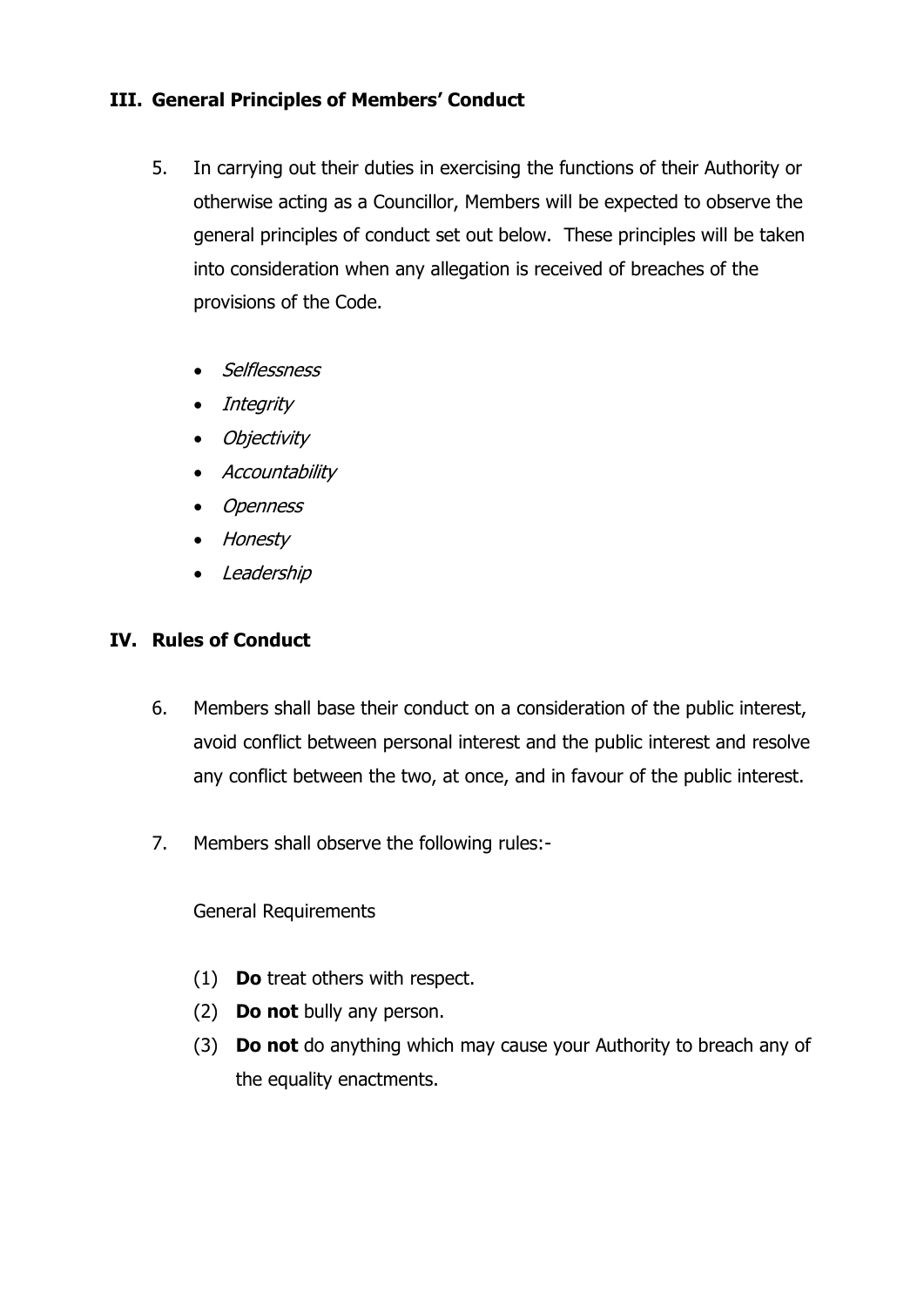- (4) **Do not** use your position improperly, to confer on or secure for yourself or any other person, an advantage or disadvantage, or seek to improperly influence a decision about any matter from which you are excluded from participating or voting as a result of the requirements of Part VI of this Code of Conduct.
- (5) **Do not** do anything which compromises, or is likely to compromise, the impartiality of those who work for, or on behalf of, your Authority.
- (6) **Do not** disclose information given to you in confidence by anyone, or information acquired by you which you believe, or ought reasonably to be aware, is of a confidential nature, except where –
	- (i) you have the consent of a person authorised to give it;
	- (ii) you are required by law to do so;
	- (iii) the disclosure is made to a third party for the purpose of obtaining professional legal advice provided that the third party agrees not to disclose the information to any other person; or
	- (iv) the disclosure is  $-$ 
		- (a) reasonable and in the public interest; and
		- (b) made in good faith and in compliance with the reasonable requirements of the Authority.
- (7) **Do not** prevent another person from gaining access to information to which that person is entitled by law.
- (8) **Do** promote and support high standards of conduct when serving in your public post by leadership and example.

When using the resources of the Authority, or authorising the use of those resources by others:

- (9) **Do** make sure that such resources are not used improperly for political purposes (including party political purposes).
- (10) **Do** have regard to any applicable Local Authority Code of Publicity made under the Local Government Act 1986.
- (11) **Do not** use knowledge gained solely as a result of your role as a Member for the advancement of your own interests.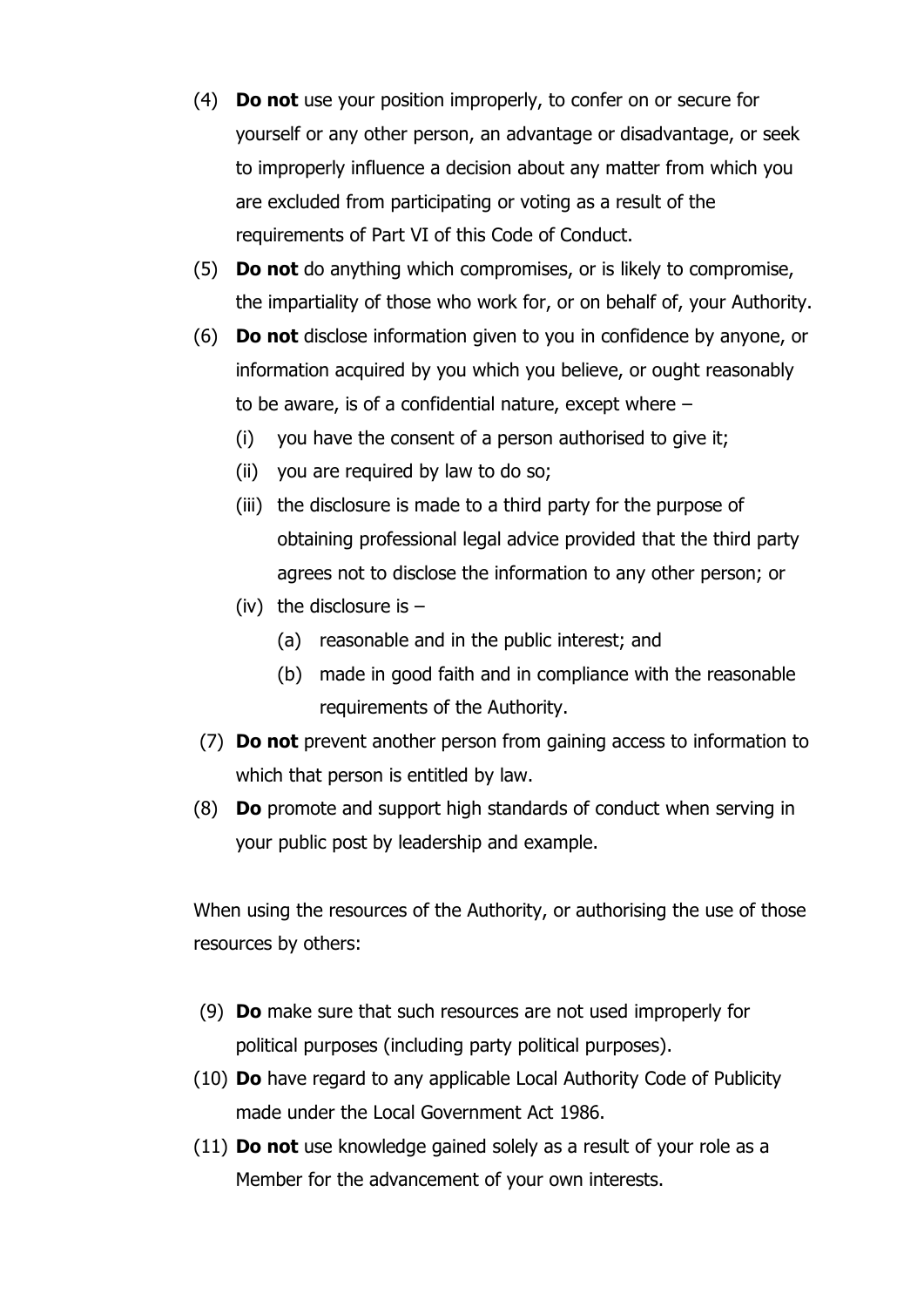When making decisions on behalf of, or as part of, the Authority:

- (12) **Do** ensure that decisions are made on merit, particularly when making public appointments, awarding contracts, or recommending individuals for rewards or benefits.
- (13)**Do** be as open as possible about your own decisions and actions and those of your Authority and be prepared to give reasons for those decisions and actions.

#### **V. Registration of Interests**

- 8. Members shall observe the following rules when registering their interests.
	- (1) **Do**, within 28 days of the adoption of this Code by the Council or within 28 days of taking Office as a Member (or Co-opted Member), whichever is sooner, notify the Monitoring Officer of any disclosable pecuniary interest as defined in Appendix A and any other interest as defined in Appendix B.
	- (2) **Do**, within 28 days of re-election as a Member or re-appointment as a Co-opted Member, notify the Monitoring Officer of any disclosable pecuniary interest as defined in Appendix A and any other interest as defined in Appendix B which has not already been entered in the Authority's Register in accordance with (1) above.
	- (3) **Do**, within 28 days of the date of a disclosure referred to in Paragraph 9(1) of this Code, notify the Monitoring Officer of the interest (unless it is the subject of a pending notification).
	- (4) **Do** notify the Monitoring Officer of any changes to interests required within 28 days of the date of that change to be registered under Appendix B.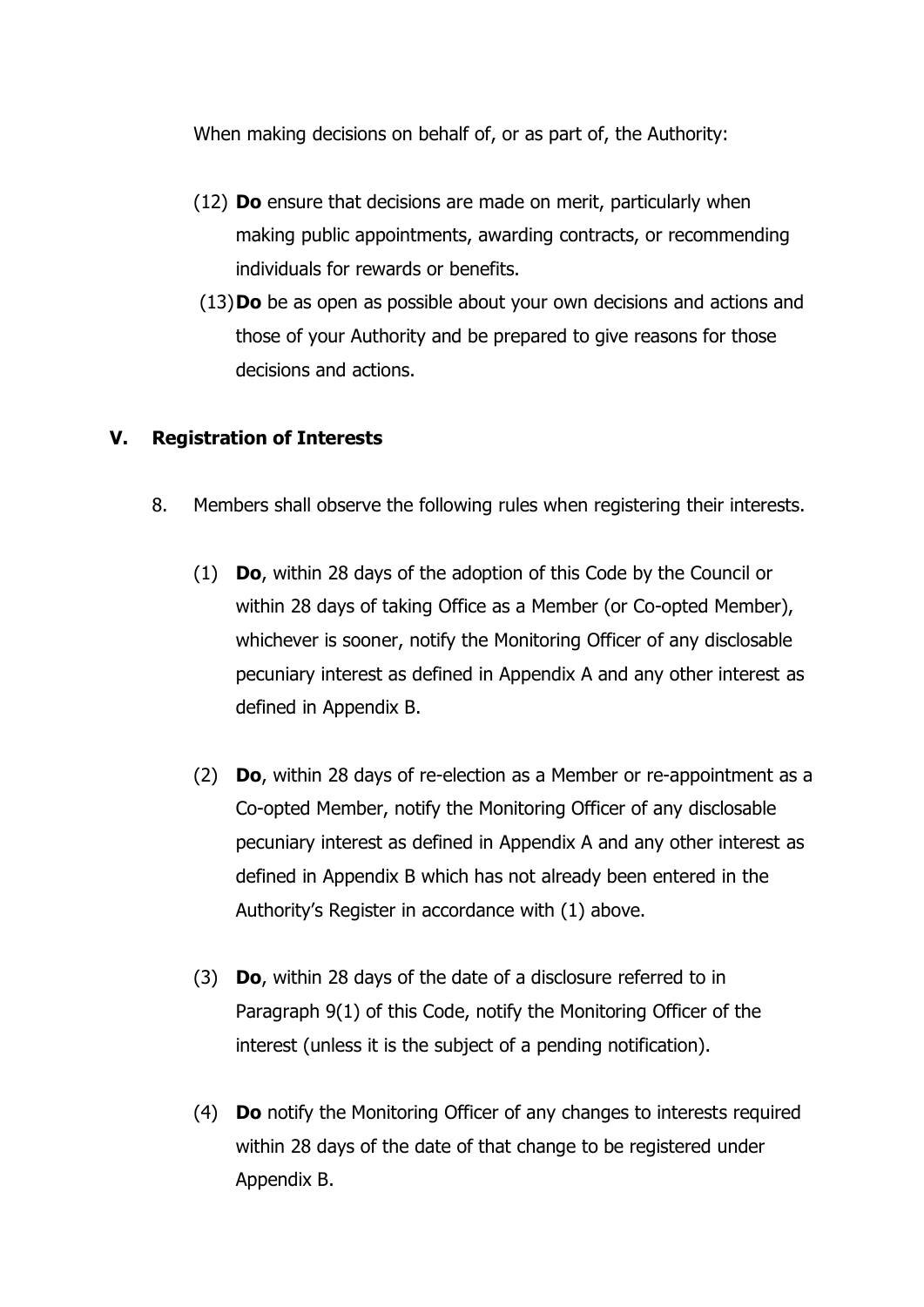(5) **Do** approach the Monitoring Officer if you feel that your interest should be treated as sensitive because its disclosure could lead to you, or a person connected with you, being subject to violence or intimidation.

#### **VI. Declaration of Interests and Restrictions on Participation**

Members should observe the following rules:-

9. Disclosable Pecuniary Interests

Where a matter, in which you have an interest as specified in Appendix A (disclosable pecuniary interests), arises at a meeting at which you are present, or where you become aware that you have such an interest in any matter to be considered or being considered at the meeting:-

- (1) **Do** ensure that, if your interest is not entered in the Authority's Register, you disclose the interest to the meeting (unless the Authority's Monitoring Officer considers that it is a sensitive interest in which case you do not need to disclose the nature of the interest); and that you notify the Monitoring Officer of the interest within 28 days in accordance with Paragraph 8(3) of this Code.
- (2) **Do** leave the meeting and **do not** vote on the matter, participate, or participate further, in any discussion of the matter at the meeting (unless a dispensation has been granted).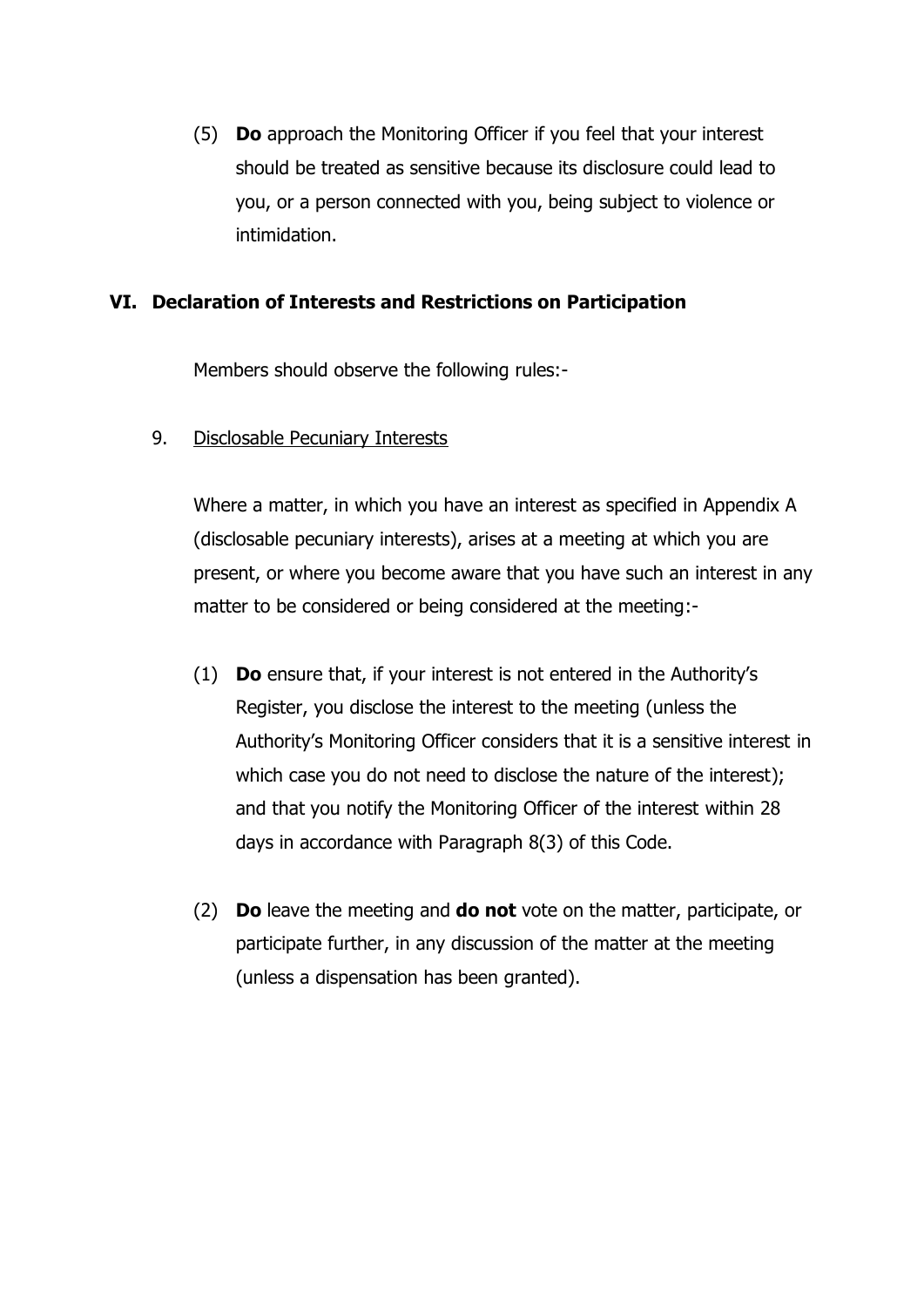#### 10. Other Interests

Where a matter, in which

either you have an interest as specified in Appendix B (other interests),

or where a decision on the matter might reasonably be regarded as affecting, to a greater extent than it would affect the majority of other Council taxpayers, ratepayers or inhabitants of the Ward affected by the decision, your well-being or financial position or the well-being or financial position of a member of your family, or any person with whom you have a close association, or who has a contractual relationship (including employment) with yourself, member of your family or close associate,

arises at a meeting at which you are present, or where you become aware that you have such an interest in any matter to be considered or being considered at the meeting:-

- (3) **Do** ensure that you disclose the interest to the meeting.
- (4) **Do** leave the meeting and **do not** vote on the matter, participate, or participate further, in any discussion of the matter at the meeting (unless a dispensation has been granted or it is an excepted function), if,
	- (a) it affects your financial position or the financial position of the member of your family or person with whom you have a close association described above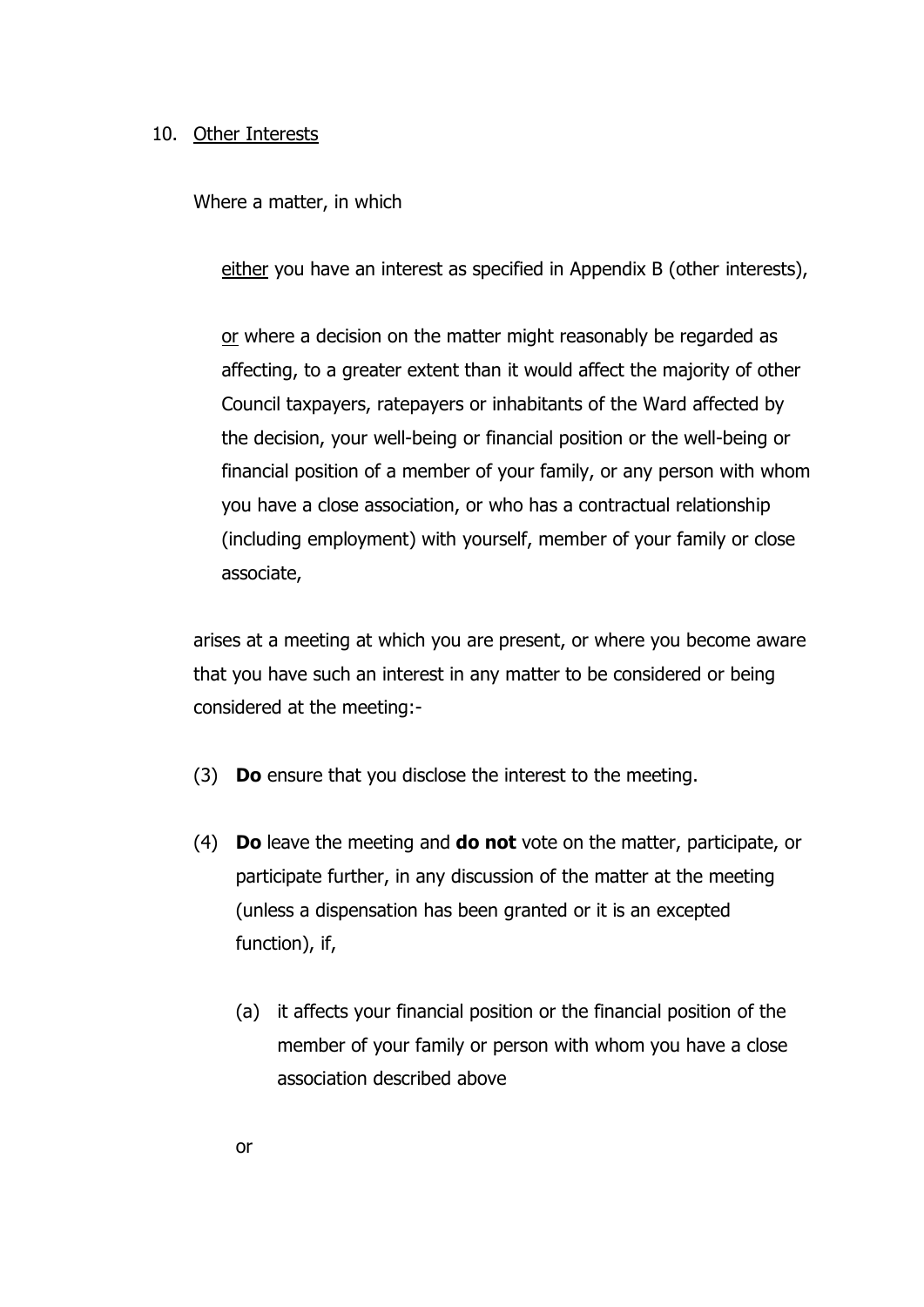(b) it relates to the determination of any approval, consent, licence, permission or registration in relation to you or any person or body described above

and a reasonable member of the public knowing the facts would reasonably regard it as so significant that it is likely to prejudice your judgement of the public interest.

The rules set out in Paragraph 10(4) above do not have the effect of precluding a Member from attending a meeting only for the purpose of making representations, answering questions or giving evidence relating to the business, provided that the public are also allowed to attend the meeting for the same purpose, whether under a statutory right or otherwise. The Member must, after making their submission, withdraw immediately from the meeting.

### **VII. Duties in respect of the Standards Committee**

- 11. Members shall observe the following:-
	- (1) **Do** co-operate, at all stages, with any investigation into your conduct which may be carried out in accordance with the arrangements for the investigation and determination of complaints which have been put in place by Tewkesbury Borough Council pursuant to the Act<sup>2</sup>.
	- (2) **Do not** seek to intimidate, or attempt to intimidate, any person who is, or is likely to be, a complainant, a witness or involved in the administration of any investigation or proceedings in relation to an allegation that a Member has failed to comply with his or her Authority's Code of Conduct.

 $2^2$  Section 28(b) of the Localism Act 2011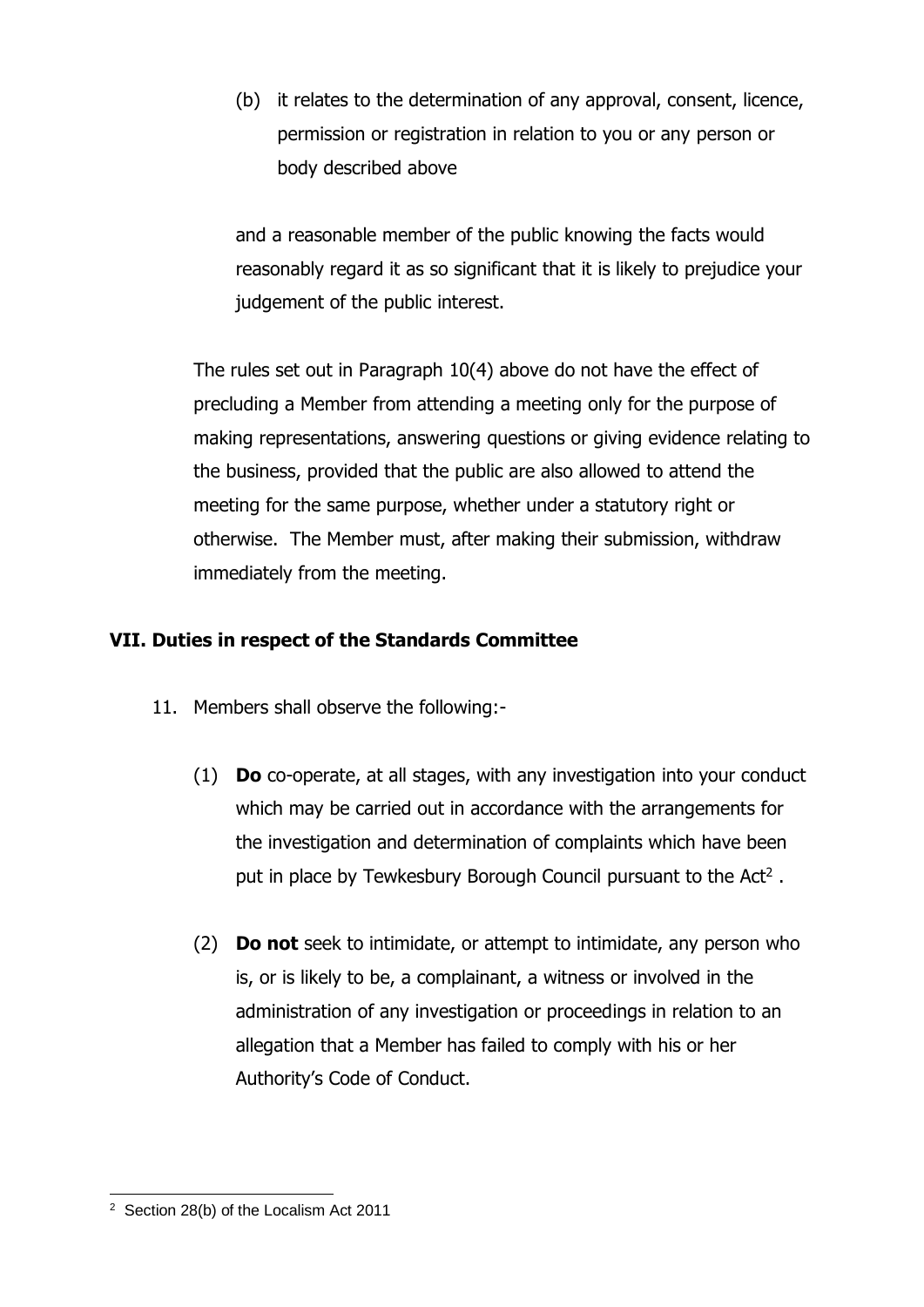#### **VIII. Dispensations**

- 12. Where a Member has a disclosable pecuniary interest as described in this Code, and set out in Appendix A, or has an interest which would preclude the Member's participation in the item of business as described in Paragraph 10 of this Code, the Member may make a written application for a dispensation to the Parish Clerk which will be determined in accordance with the adopted procedure of the Authority.
- 13. The Authority may grant a Member a dispensation to participate in a discussion and vote on a matter at a meeting even if the Member has a disclosable pecuniary interest as described in this Code, and set out in Appendix A, or has an interest which would preclude the Member's participation in the item of business as described in Paragraph 10 of this Code.

## **IX. Definitions**

The following are definitions which apply for the purposes of this Code of Conduct.

- 1. "The Act" is the Localism Act 2011.
- 2. "The Authority" is Toddington Parish Council.
- 3. "Meeting" is a meeting of the Authority, or any Committee, Sub-Committee, Joint Committee or Joint Sub-Committee of the Authority.
- 4. "Standards Committee" is the Standards Committee of Tewkesbury Borough Council.
- 5. "Member" is an elected Member or a Co-opted Member of the Authority.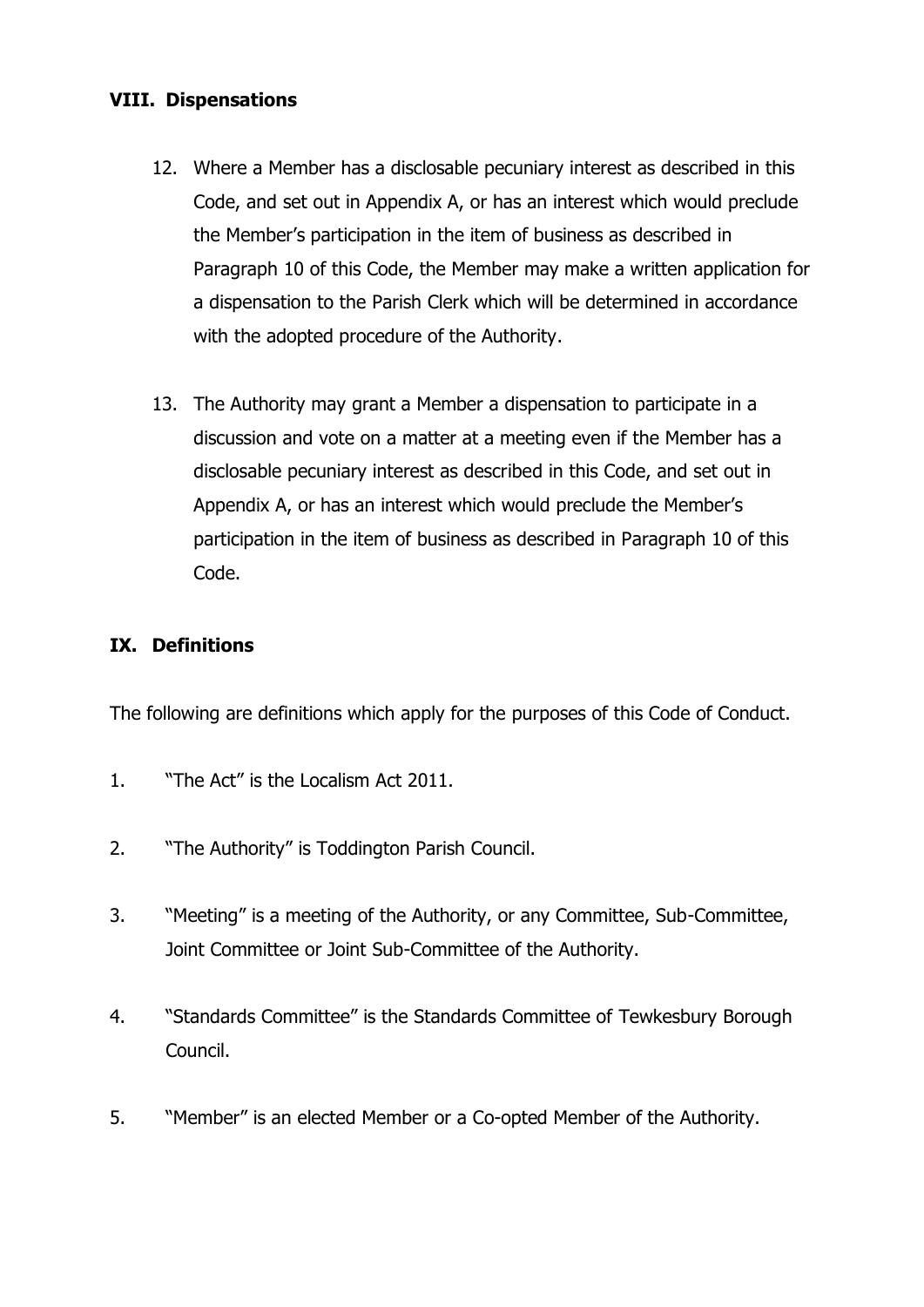- 6. "Co-opted Member" is a person who is not a Member of the Council but who is either a Member of any Committee or Sub-Committee of the Council, or a Member of, and represents the Council on any Joint Committee or Joint Sub-Committee of the Council, and who is entitled to vote on any question that falls to be decided at any meeting of that Committee or Sub-Committee.
- 7. "Monitoring Officer" is the Monitoring Officer to Tewkesbury Borough Council.
- 8. "Pending notification" is an interest which has been notified to the Monitoring Officer but which has not been entered in the Authority's Register in consequence of that notification.
- 9. "Member of your family" means:
	- Partner (spouse/civil partner/someone you live with as if a spouse or civil partner);
	- A parent/parent-in-law, son/daughter, step-son/step-daughter, child of partner; or the partners of any of these persons;
	- A brother/sister, grandparent/grandchild, uncle/aunt, nephew/niece; or the partners of any of these persons.
- 10. "Close associate" means someone with whom you are in close regular contact over a period of time who is more than an acquaintance. It may be a friend, a colleague, a business associate or someone you know through general social contacts. It is someone a reasonable member of the public would think you might be prepared to favour/disadvantage ("close association" shall be construed accordingly).
- 11. "well-being" means general sense of contentment and quality of life.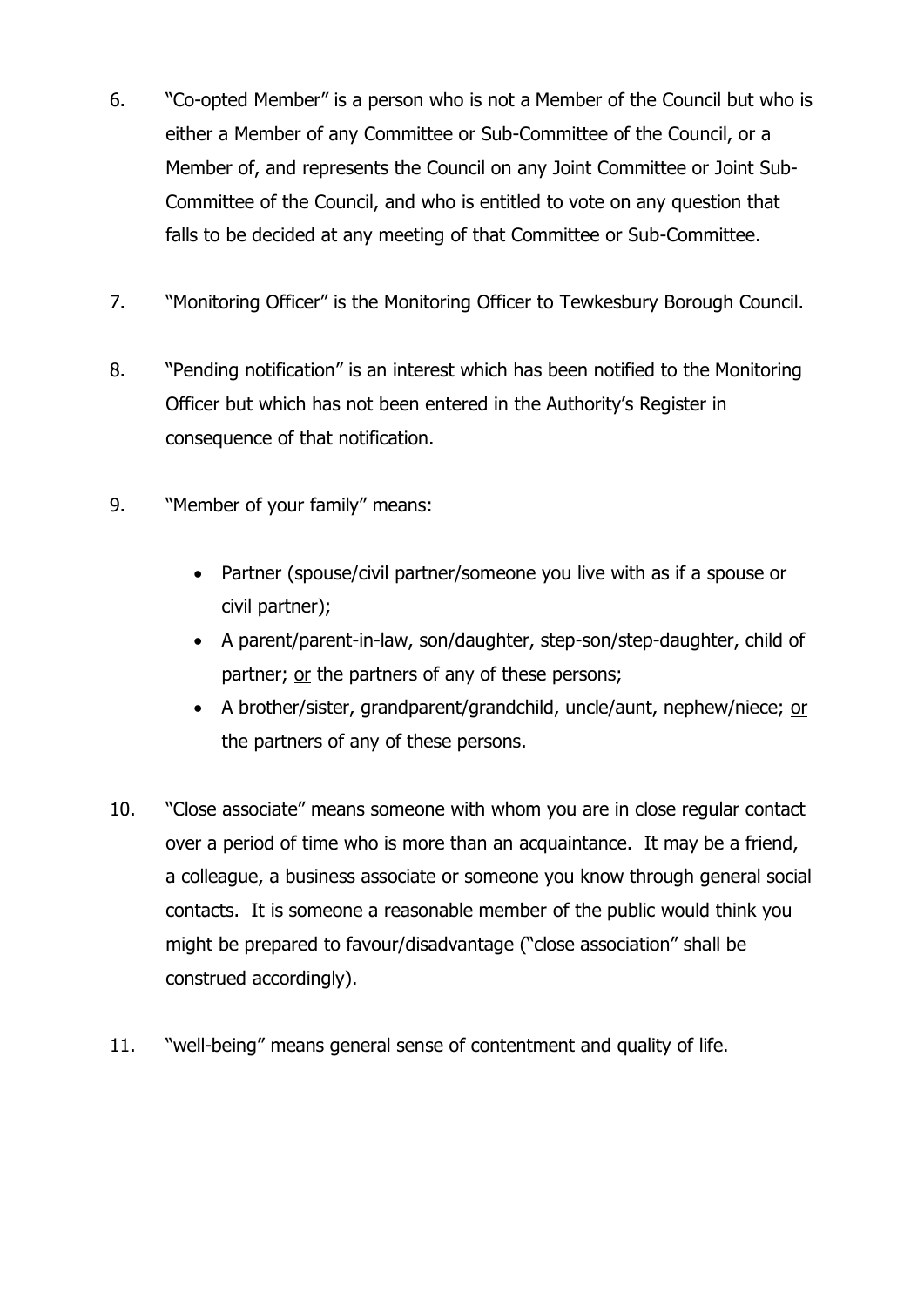- 12. Excepted functions are functions of the Authority in respect of
	- (i) housing, where the Member is a tenant of your Authority provided that those functions do not relate particularly to the Member's tenancy or lease;
	- (ii) an allowance, payment or indemnity given to Members;
	- (iii) any ceremonial honour given to Members; and
	- (iv) setting Council tax or a precept under the Local Government Finance Act 1992.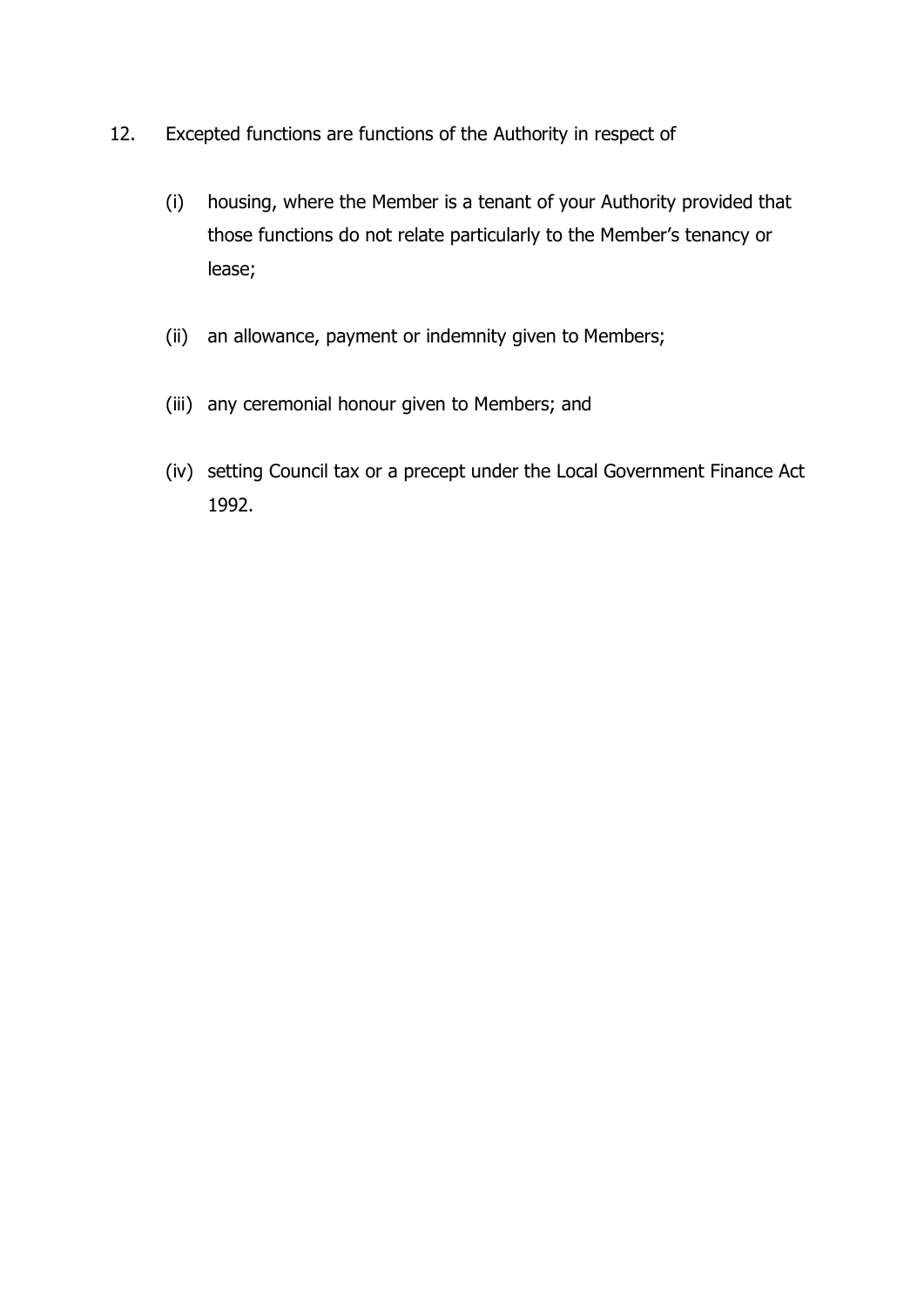## **Disclosable Pecuniary Interests**

The interests set out below are "Disclosable Pecuniary Interests" in accordance with the Localism Act 2011 and Members must notify the Monitoring Officer in accordance with Paragraphs 8(1)-(3) of this Code of Conduct of any interest which is an interest of **the Member or of any of the following**:

- the Member's spouse or civil partner;
- a person with whom the Member is living as husband and wife; or
- a person with whom the Member is living as if they were civil partners;

and the Member is aware that that other person has the interest.

| Subject                                              | Disclosable Pecuniary Interest                                                                                                                                                                                                                                                                                                                                                                                                                               |
|------------------------------------------------------|--------------------------------------------------------------------------------------------------------------------------------------------------------------------------------------------------------------------------------------------------------------------------------------------------------------------------------------------------------------------------------------------------------------------------------------------------------------|
| Employment, Office, Trade,<br>Profession or Vocation | Any employment, office, trade, profession or<br>vocation carried on for profit or gain.                                                                                                                                                                                                                                                                                                                                                                      |
| Sponsorship                                          | Any payment or provision of any other financial<br>benefit (other than from the relevant authority)<br>made or provided within the relevant period in<br>respect of any expenses incurred by M in<br>carrying out duties as a member, or towards<br>the election expenses of M.<br>This includes any payment or financial benefit<br>from a Trade Union within the meaning of the<br><b>Trade Union and Labour Relations</b><br>(Consolidation) Act 1992(a). |
| Contracts                                            | Any contract which is made between the<br>relevant person (or a body in which the<br>relevant person has a beneficial interest) and<br>the relevant authority $-$<br>(a) under which goods or services are to be<br>provided or works are to be executed; and<br>(b) which has not been fully discharged.                                                                                                                                                    |
| Land                                                 | Any beneficial interest in land which is within<br>the area of the relevant authority.                                                                                                                                                                                                                                                                                                                                                                       |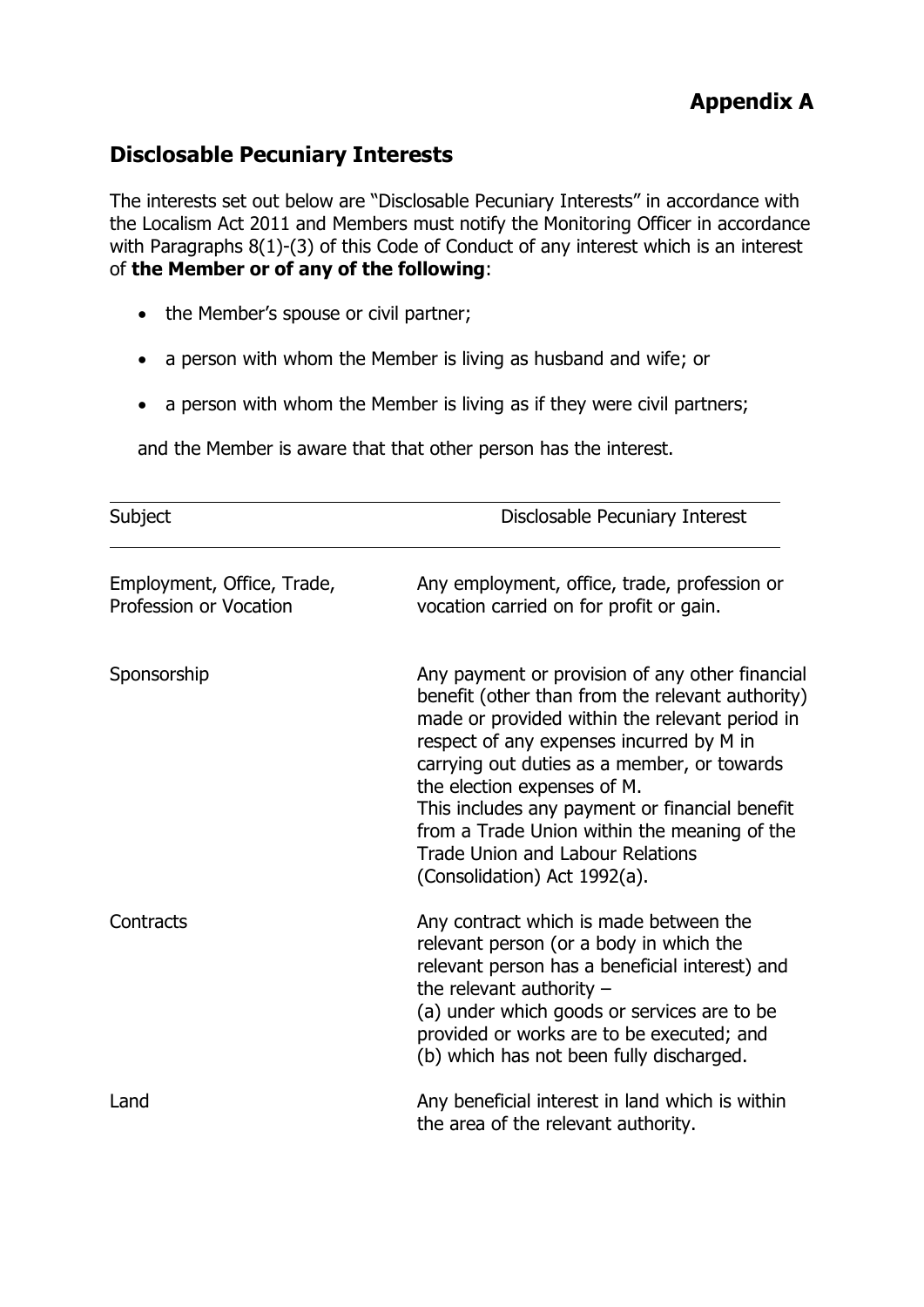| Licences                   | Any licence (alone or jointly with others) to<br>occupy land in the area of the relevant<br>authority for a month or longer.                                                                                                                                          |
|----------------------------|-----------------------------------------------------------------------------------------------------------------------------------------------------------------------------------------------------------------------------------------------------------------------|
| <b>Corporate Tenancies</b> | Any tenancy where (to M's knowledge) $-$<br>(a) the landlord is the relevant authority; and<br>(b) the tenant is a body in which the relevant<br>person has a beneficial interest.                                                                                    |
| <b>Securities</b>          | Any beneficial interest in securities of a body<br>where $-$<br>(a) that body (to M's knowledge) has a place of<br>business or land in the area of the relevant<br>authority; and<br>(b) either $-$                                                                   |
|                            | (i) the total nominal value of the securities<br>exceeds £25,000 or one hundredth of the total<br>issued share capital of that body; or                                                                                                                               |
|                            | (ii) if the share capital of that body is of more<br>than one class, the total nominal value of the<br>shares of any one class in which the relevant<br>person has a beneficial interest exceeds one<br>hundredth of the total issued share capital of<br>that class. |

- (a) "the Act" means the Localism Act 2011;
- (b) "body in which the relevant person has a beneficial interest" means a firm in which the relevant person is a partner or a body corporate of which the relevant person is a director, or in the securities of which the relevant person has a beneficial interest;
- (c) "director" includes a member of the committee of management of an industrial and provident society;
- (d) "land" excludes an easement, servitude, interest or right in or over land which does not carry with it a right for the relevant person (alone or jointly with another) to occupy the land or to receive income;
- (e) "M" means a member of a relevant authority;
- (f) "member" includes a co-opted member;
- (g) "relevant authority" means the authority of which M is a member;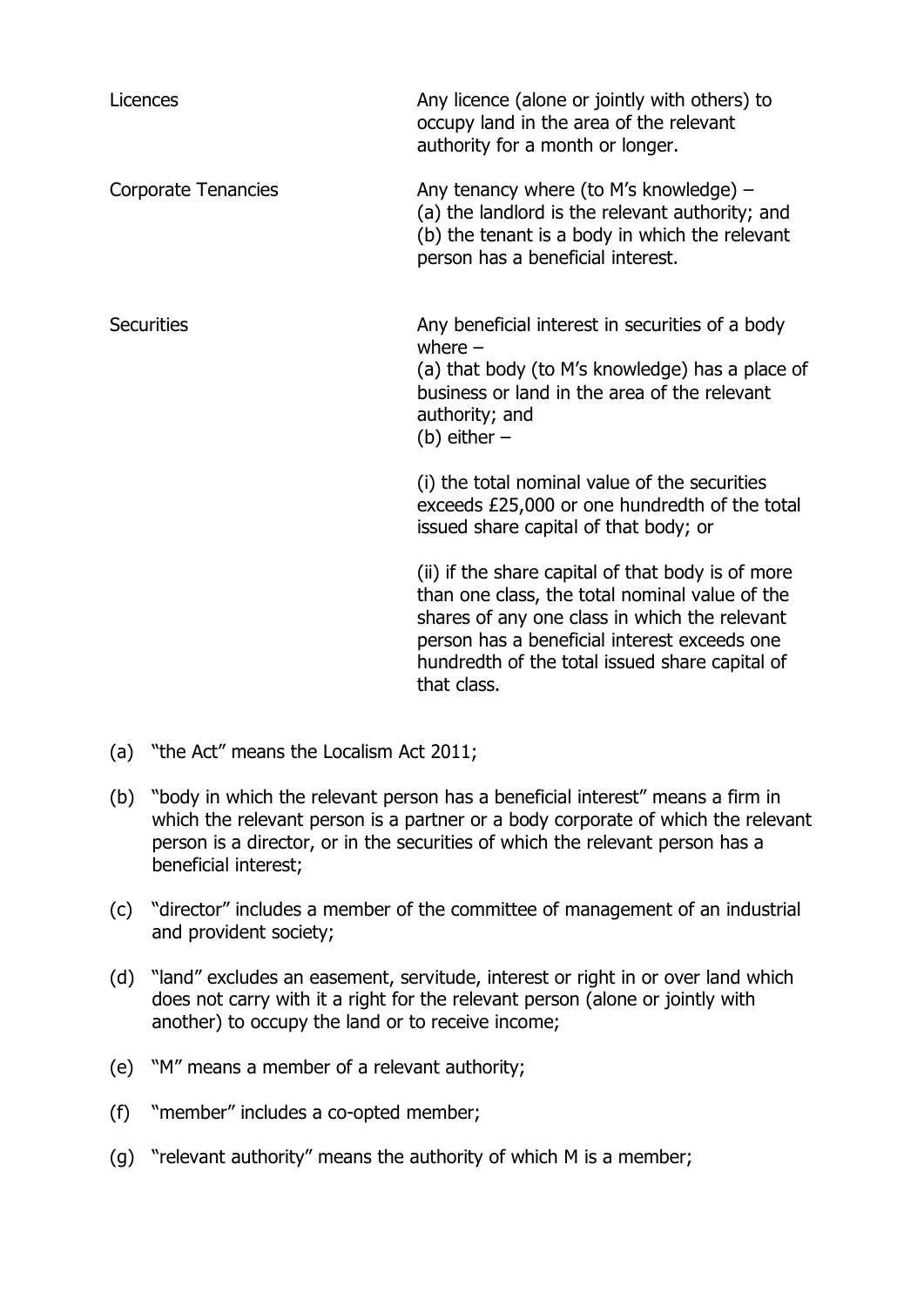- (h) "relevant period" means the period of 12 months ending with the day on which M gives a notification for the purposes of section 30(1) or section 31(7), as the case may be, of the Act;
- (i) "relevant person" means M or any other person referred to in section 30(3)(b) of the Act;
- (j) "securities" means shares, debentures, debenture stock, loan stock, bonds, units of a collective investment scheme within the meaning of the Financial Services and Markets Act 2000(b) and other securities of any description, other than money deposited with a building society.